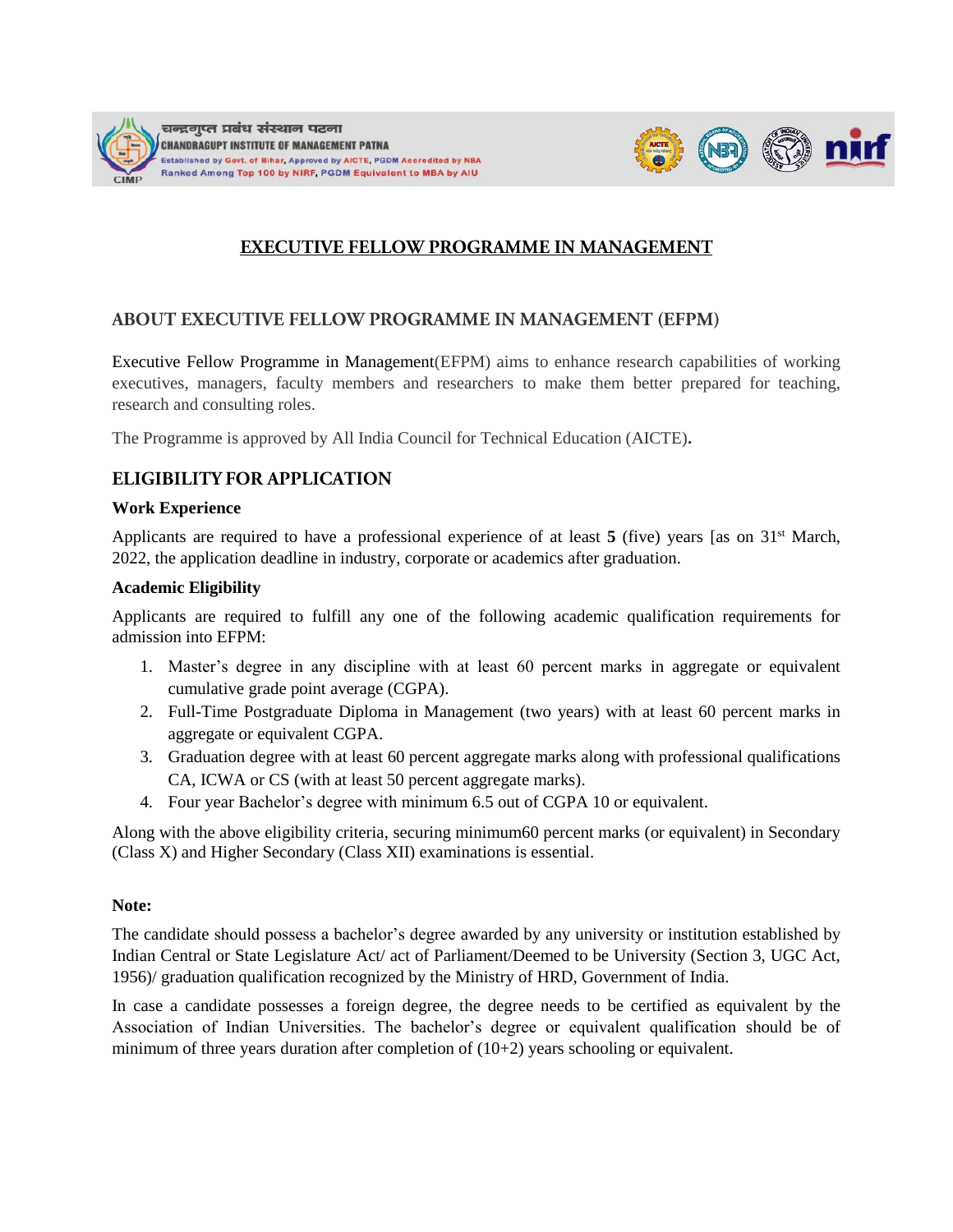The percentage of marks, or CGPA equivalence of marks, as certified by the institution/university awarding the degree will be considered. In case the institution/university does not provide a method for calculating CGPA equivalence, the equivalent CGPA will be calculated as  $\frac{CGPA \text{ obtained}}{T}$  $\frac{\text{Corrational}}{\text{maximum possible GCPA}} \times 100.$ 

### **ADMISSION PROCEDURE**

Candidates seeking admission to the Executive Fellow Programme in Management (EFPM) of CIMP should submit their application online by  $30<sup>th</sup>$  **April** 2022, and pay the online non‐refundable/non-transferable application fee of **Rs.1000/- (Rupees One Thousand only)**. If a candidate is applying for more than one area, he/ she will be required to pay online nonrefundable/non-transferable fee of Rs.1000/- for each area applied.

A candidate will be selected for the EFPM by and to only one area. Hence she/he will not be permitted later to shift to any other area under any circumstances.

#### **Selection Process for EFPM 2022**

The candidates fulfilling the above-mentioned academic eligibility criteria will be considered for the selection process. The selection process will be as follows:

- **1.** The candidate must submit a Statement of Purpose (SOP) not exceeding 1000 words on the area of their research interest along with his / her application.
- **2.** An EFPM Admissions Committee, comprising of members from Fellow Programme Committee and respective areas of specialization, will initially screen the applications and shortlist and recommend the candidates who may be called for interviews.
- **3.** The shortlisted candidates will receive their Call Letters for interviews and will be required to appear for a Personal Interview during May-June 2022 (tentatively) at the CIMP campus for the final selection. The programme will commence in July 2022.
- **4.** Final selection will be done by the academic area of specialization for which the candidate has applied based on overall performance of the candidate and the requirements of the areas and provisional admission offers will be made.

All decisions related to admission to EFPM at CIMP will be taken by the FPM Admissions Committee.

### **AREAS OF SPECIALIZATION**

The areas of specialization offered for EFPM are:

- 1. Marketing
- 2. Finance and Accounting
- 3. Organizational Behaviour and Human Resource Management
- 4. Economics
- 5. Operations Management
- 6. Information Systems Management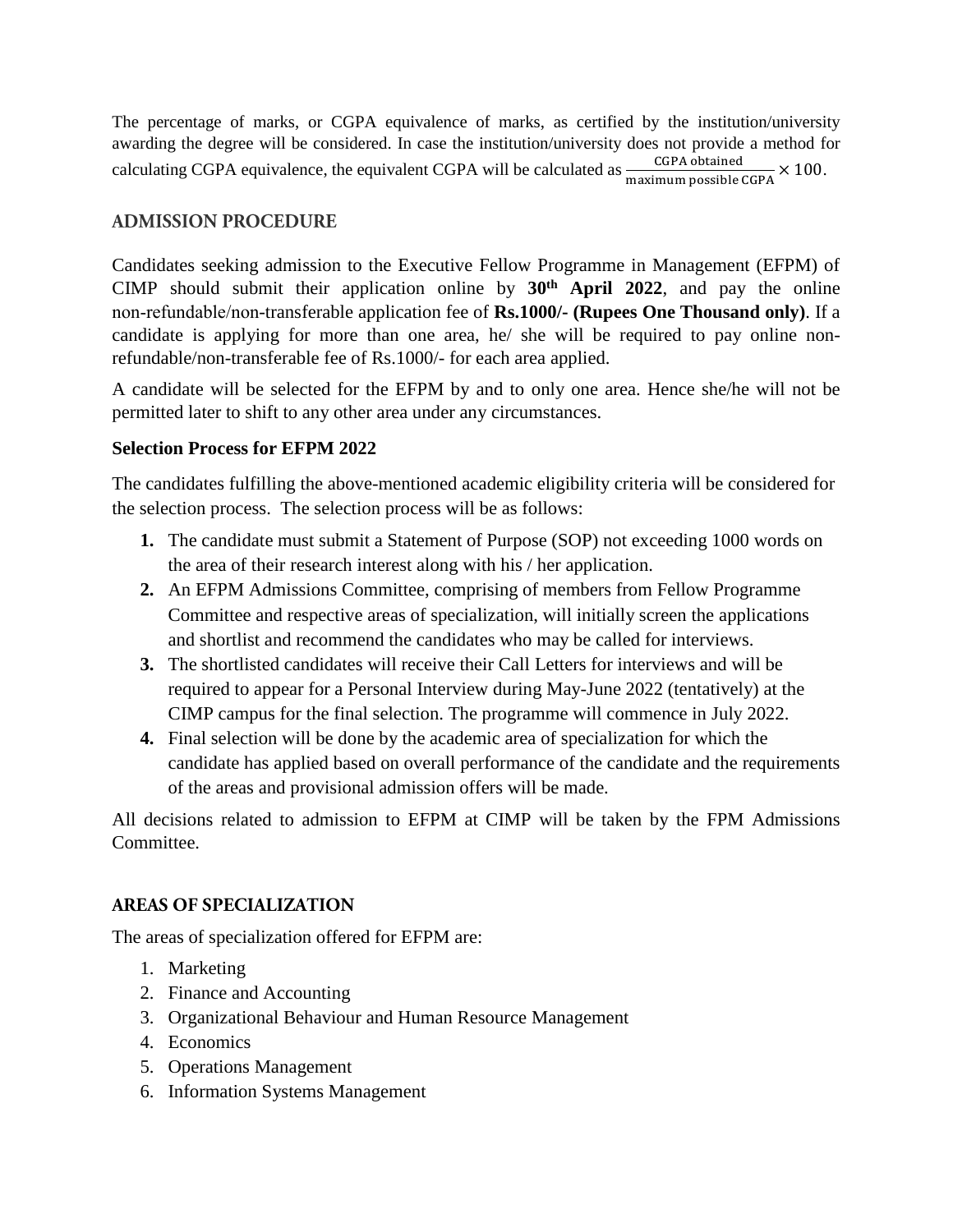- 7. General Management
- 8. Strategic Management

Out of the aforementioned areas of specialization, an applicant can choose any one area of specialization only in a given application and submit his/her application along with all attachments as required and mentioned in the online Application Form. In case a candidate is interested in applying for more than one area, he/ she will have to apply separately. But in any case a candidate can not apply for more than 2 areas.

# **PROGRAMME FEE STRUCTURE**

The total fee for the course is Rs.7,15,000/-(Rs. Seven Lakh Fifteen Thousand only). The fees should be paid as detailed below:

An initial non-refundable Acceptance Fee of Rs.15,000/-(Rs. Fifteen Thousand only), needs to be paid before commencement of the programme.

The remaining Rs.7,00,000/- (Seven Lakh only) should be deposited in four instalments (during four terms) in the following manner:

- a) 1st instalment Rs. 2,00,000/- (includes admission fee)
- b) 2nd instalment Rs. 2,00,000/-
- c) 3rd instalment Rs. 1,50,000/-
- d) 4th instalment Rs. 1,50,000/-

The payment of each instalment has to be made through Registration Link shared by FPM office before the begining of each term. There will be four terms, of six months each, in first two years of the programme. Total fee must be paid in first two years of the programme.

# **Campus visits**

Executive FPM students will complete mandatory course work in the CIMP campus, over four campus visits, spread over a period of about 2 years. Each campus visit will be of about 16 days duration (includes weekends).Besides these campus visits, additional campus visits will be required for the Comprehensive Qualifying Examination (CQE), research seminar presentation, thesis proposal presentation and defence and for the final thesis defense.

# **Course curriculum**

EFPM students need to undergo courses including quantitative techniques and research methodology. They will also have to undergo advanced doctoral courses aimed to provide integrated teaching, research and consulting skills. In addition to the above, EFPM students will undergo four doctoral level courses of their area of specialization which will acclimatize students with the process of academic research and enable them to conduct systematic review of literature related to their area of interest and choose their specific research topic. Other details about relevant courses will be shared subsequently.